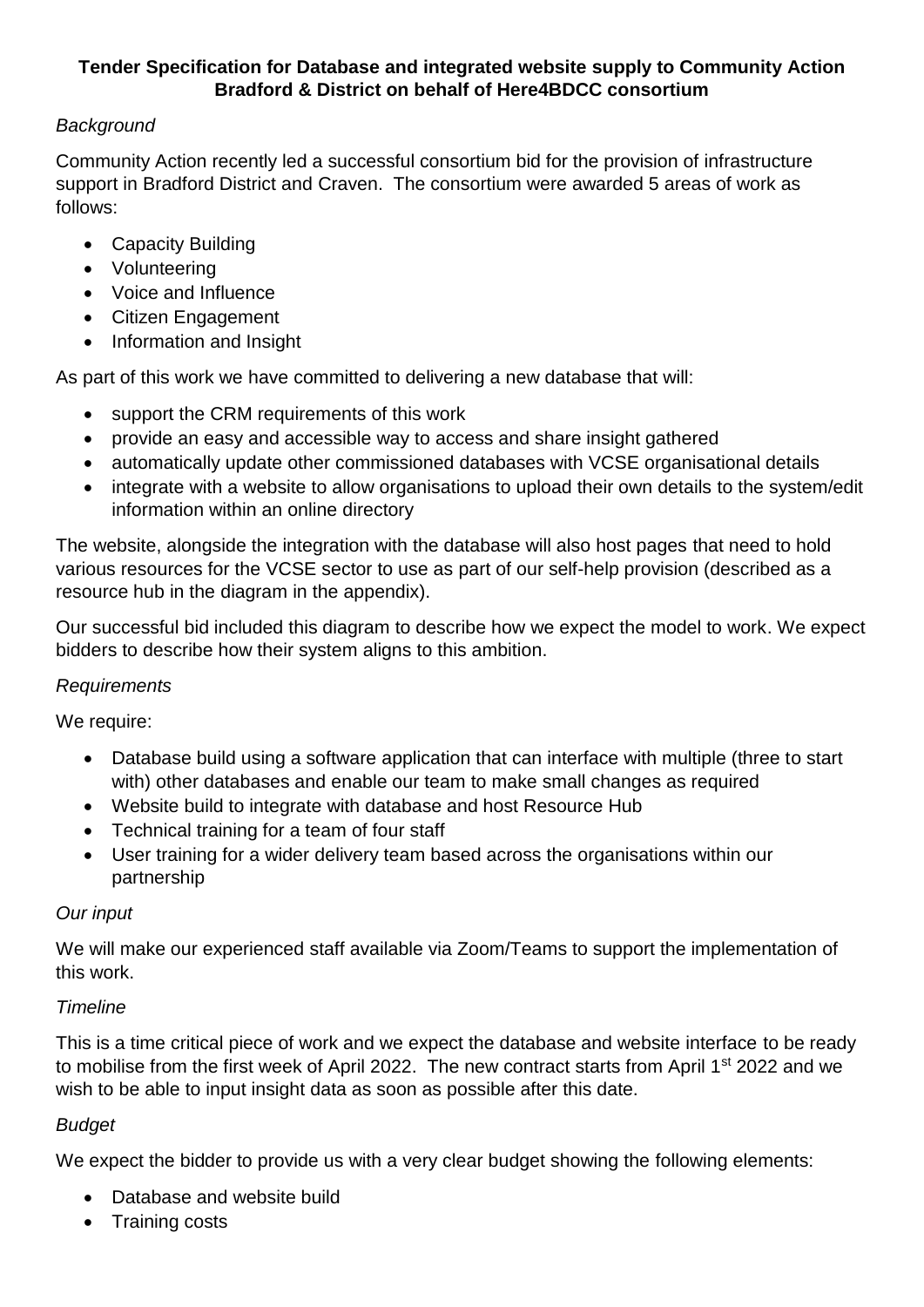• Any ongoing maintenance costs after completion of the system

### *Tender submissions*

We expect the bidder to provide:

- a clear specification detailing:
	- the functionality of the system and how it meets the endpoint requirements
	- the software and hosting requirements intended for the database and the website
	- a description of how they intend to link our system to external databases
	- an overview of the 'user journey' when inputting data into the system via the database and/or website
- a high level implementation plan that aligns to our ambitions/requirements/timeline
- any requirements expected from our staff to aide implementation
- a full budget as described above

### *Process to apply*

The deadline for return of bids is 12 noon on 26<sup>th</sup> January 2022 and we expect work to begin as soon as possible after award.

Anyone interested in applying who would value a more detailed conversation with our team can contact Emma Webster [emma@cabad.org.uk](mailto:emma@cabad.org.uk) to arrange this.

We will inform the successful bidder by Friday 28<sup>th</sup> January 2022; if we receive a high number of applications we reserve the right to hold an interview process with shortlisted bidders. These will be held on Thursday 27<sup>th</sup> January 2022.

### *Awarding organisation*

Whilst the system will be used across a consortium, the contract for this work will be between CAB&D as lead partner for the consortium.